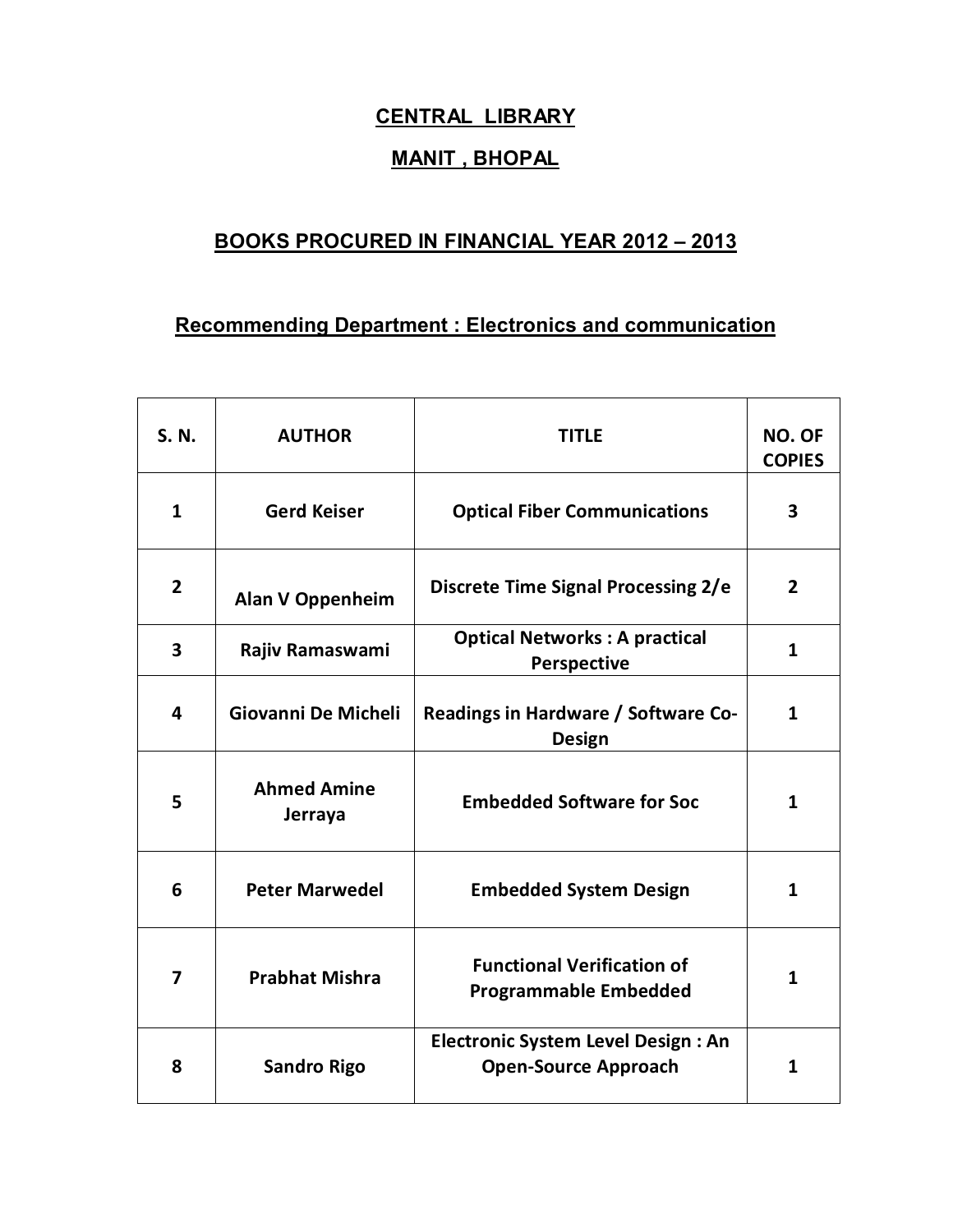| 9  | <b>Richard Munden</b>    | <b>ASIC and FPGA Verification: A Guide</b><br>to Component Modeling                                                              | $\overline{2}$ |
|----|--------------------------|----------------------------------------------------------------------------------------------------------------------------------|----------------|
| 10 | <b>Axel Jantsch</b>      | <b>Modeling Embedded System and</b><br>Soc's: Concurrency and Time in<br><b>Models of Computation</b>                            | 1              |
| 11 | <b>Granino A Korn</b>    | <b>Advanced Dynamic-System</b><br><b>Simulation: Model-Replication</b><br><b>Techniques and Monte Carlo</b><br><b>Simulation</b> | $\mathbf{1}$   |
| 12 | Giovanni De Micheli      | <b>Networks on Chips: Technology and</b><br><b>Tools</b>                                                                         | 1              |
| 13 | <b>Prakash Rashinkar</b> | <b>System-on-a-Chip Verification:</b><br><b>Methodologies and Techniques</b>                                                     | 1              |
| 14 | S Jayaraman              | <b>Digital Image Processing</b>                                                                                                  | 2              |
| 15 | S Annadurai              | <b>Fundamentals of Digital Image</b><br><b>Processing</b>                                                                        | 2              |
| 16 | <b>Chris Solomon</b>     | <b>Fundamentals of Digital Image</b><br><b>Processing</b>                                                                        | 1              |
| 17 | <b>Aggelos Pikrakis</b>  | <b>Introduction to pattern Recognition</b><br><b>A MATLAB Approach</b>                                                           | 1              |
| 18 | <b>S Allen Broughton</b> | <b>Discrete Fourier Analysis and</b><br><b>Wavelets: Applications to Signal and</b><br><b>Image Processing</b>                   | 1              |
| 19 | <b>Patrick Siarry</b>    | <b>Optimisation in Signal and Image</b><br>processing                                                                            | 1              |